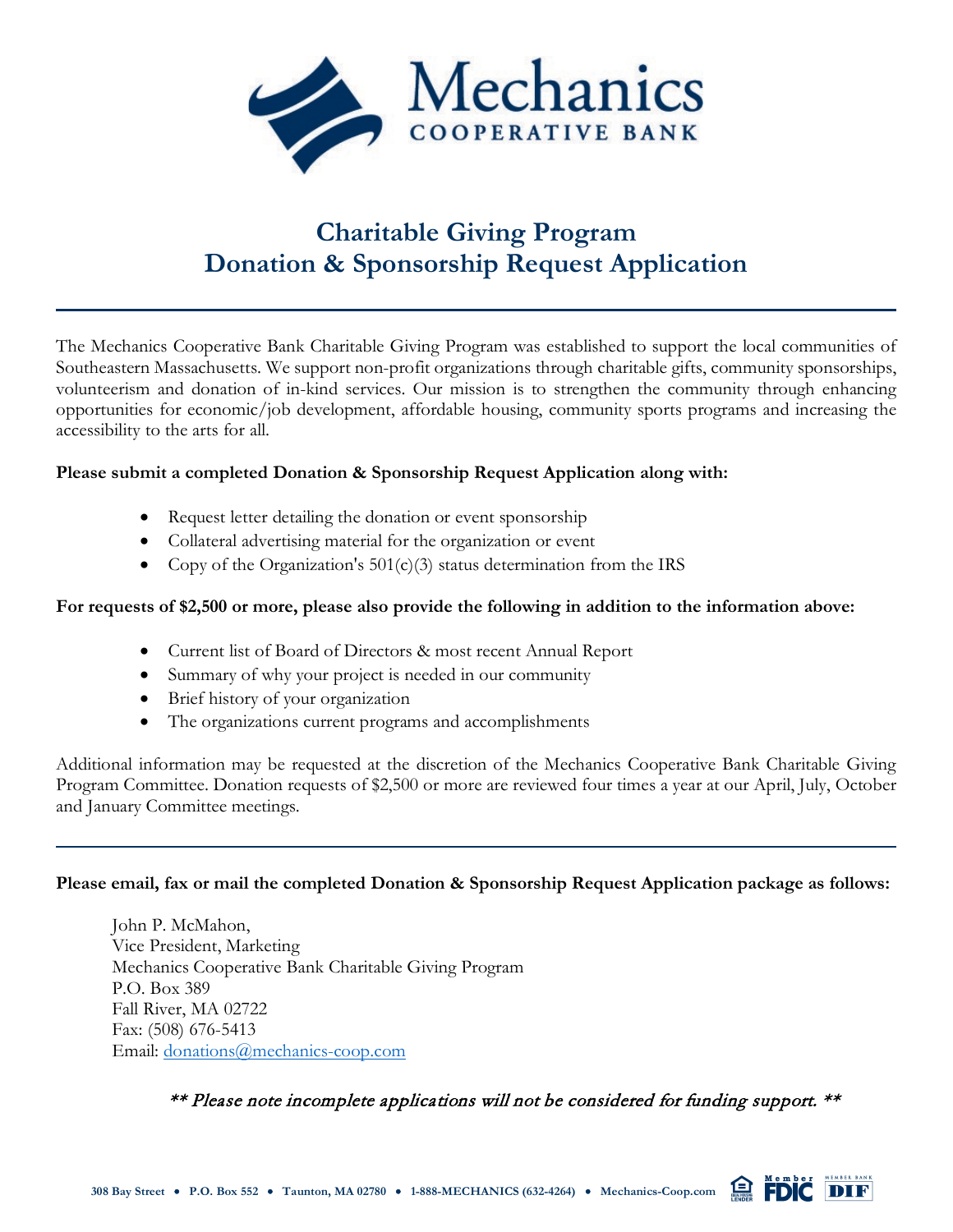

### **Charitable Giving Program**

**Donation & Sponsorship Request Application**

**As outlined in the proposal guidelines, the Mechanics Cooperative Bank Charitable Giving Program does not generally offer support to political organizations, individual schools, individuals, or organizations that are not classified as a 501(c)(3) non-profit by the Internal Revenue Service. Incomplete applications will not be considered for funding support.**

| Legal Name of Organization                                                                                   |             | Today's Date                                                                   |                         |                             |                          |                  |  |  |
|--------------------------------------------------------------------------------------------------------------|-------------|--------------------------------------------------------------------------------|-------------------------|-----------------------------|--------------------------|------------------|--|--|
| <b>Mailing Address</b>                                                                                       |             |                                                                                |                         |                             |                          | Website          |  |  |
| City, State, Zip Code                                                                                        |             |                                                                                |                         |                             | E-Mail                   |                  |  |  |
| Phone Number                                                                                                 |             | Fax Number                                                                     |                         |                             | Cell Phone Number        |                  |  |  |
| Name of Company's Chief Executive Officer, Executive Director or President                                   |             |                                                                                |                         |                             | E-mail Address           |                  |  |  |
| Contact person for this application if different from person named above                                     |             |                                                                                |                         |                             | Contact's E-mail Address |                  |  |  |
| Contact's Phone Number                                                                                       |             | Contact's Fax Number                                                           |                         | Contact's Cell Phone Number |                          |                  |  |  |
| Primary purpose and services your organization provides:                                                     |             |                                                                                |                         |                             |                          |                  |  |  |
| Employees:                                                                                                   |             |                                                                                |                         |                             | Population Served:       |                  |  |  |
|                                                                                                              |             |                                                                                |                         |                             |                          |                  |  |  |
| # Full-time                                                                                                  | # Part-time | # Volunteers                                                                   | <b>Total Population</b> |                             | # Minority               | # Female         |  |  |
| Specific purpose for which funds are requested:                                                              |             |                                                                                |                         |                             | \$                       | Amount requested |  |  |
| Project budget, if applicable                                                                                |             | Organization's total budget<br>Period of time during which funds will be spent |                         |                             |                          |                  |  |  |
| \$                                                                                                           |             | From                                                                           | $\operatorname{To}$     |                             | \$                       |                  |  |  |
| Does your organization receive support from the United Way or other federated funds? If so, please describe: |             |                                                                                |                         |                             |                          |                  |  |  |